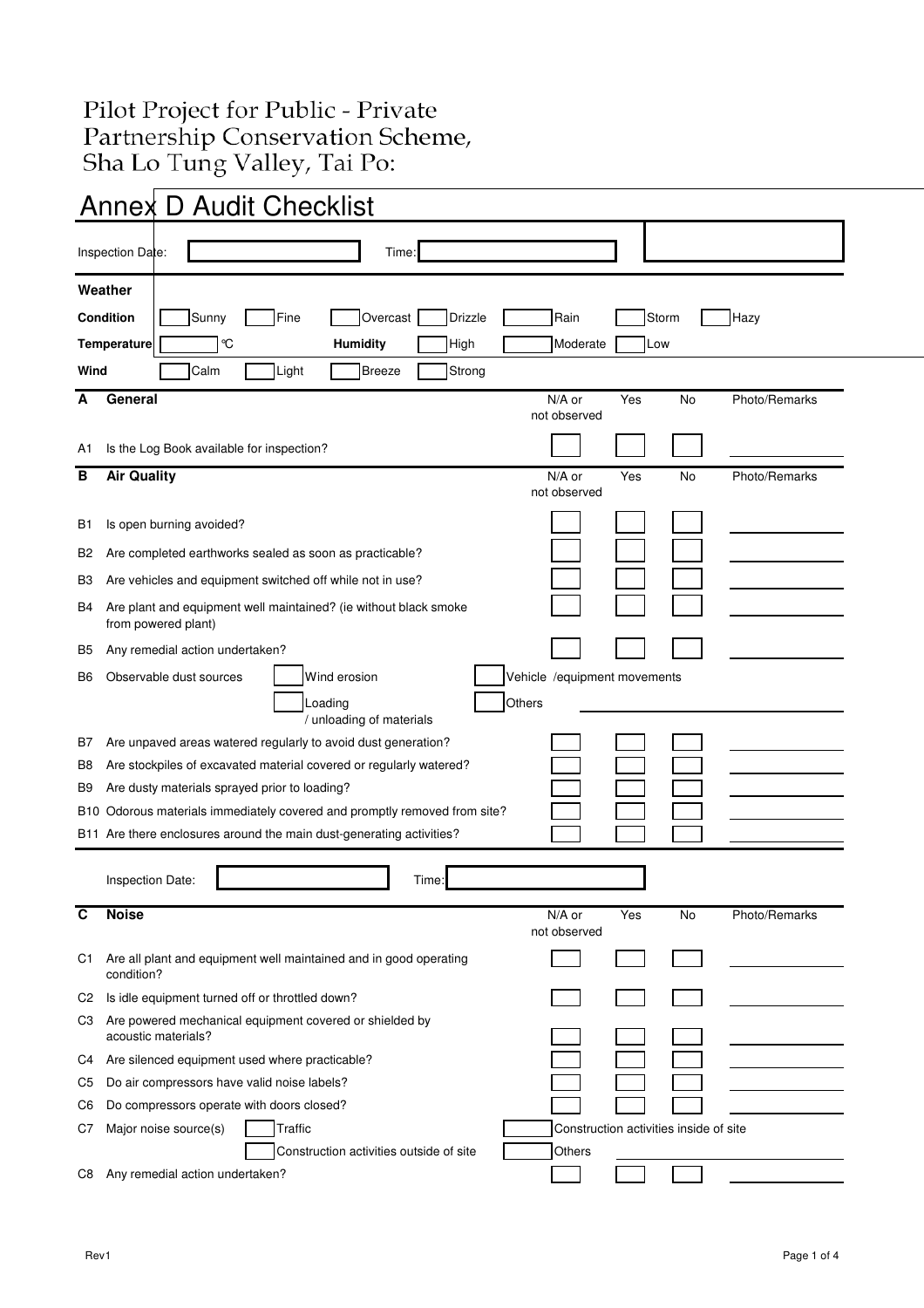|                 | Inspection Date:                                                                 | Time:              |              |     |    |               |
|-----------------|----------------------------------------------------------------------------------|--------------------|--------------|-----|----|---------------|
| D               | <b>Water Quality</b>                                                             |                    | $N/A$ or     | Yes | No | Photo/Remarks |
|                 |                                                                                  |                    | not observed |     |    |               |
| D1              | Is drainage system adequate?                                                     |                    |              |     |    |               |
| D <sub>2</sub>  | Are there temporary ditches for runoff discharge into appropriate                |                    |              |     |    |               |
|                 | Watercourse?                                                                     |                    |              |     |    |               |
| D3              | With silt retention pond and/or sandtraps?                                       |                    |              |     |    |               |
| D4              | Do permanent drainage channels have:                                             | sediment basin?    |              |     |    |               |
| D5              |                                                                                  | traps and baffles? |              |     |    |               |
| D6              | Are there sediment tanks for settling runoff prior to disposal?                  |                    |              |     |    |               |
| D7              | Constructed from pre-formed individual cells?                                    |                    |              |     |    |               |
| D8              | Adequate capacity?                                                               |                    |              |     |    |               |
| D9              | Free from silt and sediment?                                                     |                    |              |     |    |               |
|                 | D10 Are there oil interceptors in drainage system?                               |                    |              |     |    |               |
| D11             | Oil and grease removed regularly?                                                |                    |              |     |    |               |
| D <sub>12</sub> | Bypass to prevent flushing during periods of heavy rain?                         |                    |              |     |    |               |
|                 | D13 Is drainage system well maintained?                                          |                    |              |     |    |               |
|                 | D14 Is exposed earth stabilized after earthworks have been completed?            |                    |              |     |    |               |
|                 | D15 Are exposed slope surfaces covered (by tarpaulin or other means)?            |                    |              |     |    |               |
|                 | D16 Are open stockpiles of more than 20 m <sup>3</sup> covered during rainstorm? |                    |              |     |    |               |
|                 | D17 Are manholes covered and sealed?                                             |                    |              |     |    |               |
|                 | Rainy Season                                                                     |                    |              |     |    |               |
| D <sub>18</sub> | Drainage system adequately designed for storm flow?                              |                    |              |     |    |               |
| D <sub>19</sub> | Sediment control measures inspected and maintained after<br>rain storms?         |                    |              |     |    |               |
|                 | D20 Toilet that connects to foul sewer or chemical toilets provided?             |                    |              |     |    |               |
|                 | D21 Is debris and rubbish on site collected and disposed of properly?            |                    |              |     |    |               |
|                 | D22 Is wastewater discharge license available for inspection?                    |                    |              |     |    |               |
|                 | D23 Measures to prevent the washing away of sand/silt to drains?                 |                    |              |     |    |               |
|                 | Rainy season                                                                     |                    |              |     |    |               |
| D <sub>24</sub> | Drainage system adequately designed for storm flow?                              |                    |              |     |    |               |
| D <sub>25</sub> | Sediment control mesures inspected and maintained after rain storms?             |                    |              |     |    |               |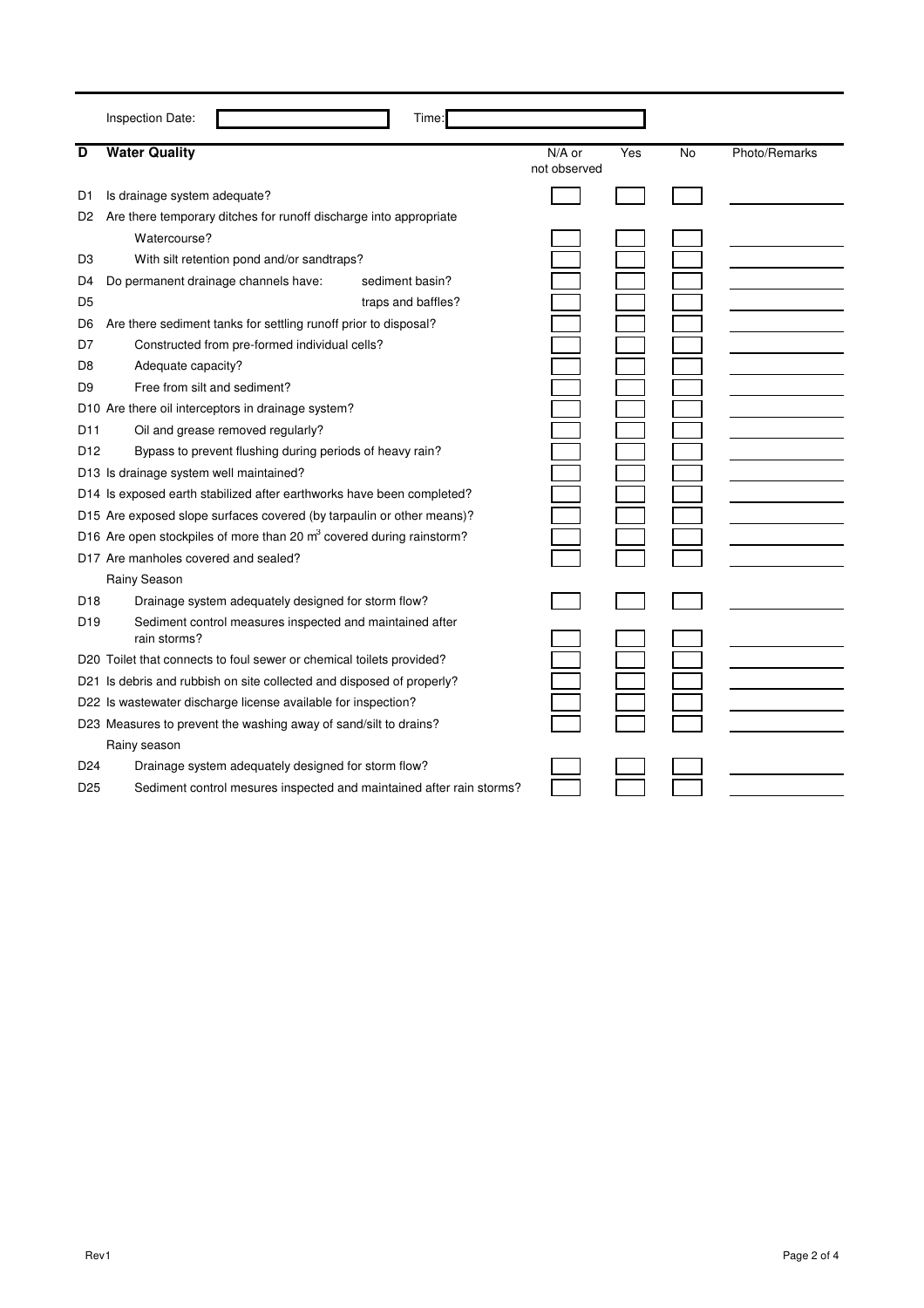|                                                                                                                  | Inspection Date:<br>Time:                                                                                                                                                                                                                                                                                                                                                                                                                                                                                                                          |                        |     |    |               |
|------------------------------------------------------------------------------------------------------------------|----------------------------------------------------------------------------------------------------------------------------------------------------------------------------------------------------------------------------------------------------------------------------------------------------------------------------------------------------------------------------------------------------------------------------------------------------------------------------------------------------------------------------------------------------|------------------------|-----|----|---------------|
| Е                                                                                                                | <b>Waste/Chemical Management</b>                                                                                                                                                                                                                                                                                                                                                                                                                                                                                                                   | N/A or<br>not observed | Yes | No | Photo/Remarks |
| E <sub>1</sub><br>E <sub>2</sub><br>E3<br>E4<br>E5<br>E6<br>E7<br>E8<br>E <sub>9</sub><br>E <sub>10</sub><br>E11 | General refuse<br>Accumulation avoided?<br>Receptacles (e.g. rubbish bins) available?<br>Disposed of regularly and properly?<br>Chemical waste, waste oil<br>Stored properly in designated area?<br>Disposed of properly?<br>Trip tickets available for inspection?<br>Chemical/fuel storage area<br>Is storage area bunded?<br>Adequate bund capacity? (>110% of the largest tank)<br>Area storage areas provided with locks and located on<br>sealed areas?<br><b>Construction Waste</b><br>Reused where practicable?<br>Disposed of properly?   |                        |     |    |               |
| E <sub>12</sub><br>E <sub>13</sub><br>E <sub>14</sub>                                                            | Are surplus inert materials being reused where practical<br>as an alternative to ordering imported fill material?<br><b>Excavated Material</b><br>Appears uncontaminated? (colour, odour)<br>If suspected contaminated, appropriate procedures followed?<br>E15 Relevant license/permit/trip tickets for disposal of construction waste or<br>excavated materials available for inspection?<br>E16 Is foam, oil, grease, litter or other objectionable matters in water of<br>nearby drain / sewer avoided?<br>E17 Any remedial action undertaken? |                        |     |    |               |
| F                                                                                                                | <b>Environmental Complaint</b>                                                                                                                                                                                                                                                                                                                                                                                                                                                                                                                     |                        |     |    |               |
| F1                                                                                                               | Number of Environmental Complaint Received from __________<br>to                                                                                                                                                                                                                                                                                                                                                                                                                                                                                   |                        |     |    |               |
| G<br>G1                                                                                                          | General / Housekeeping<br>Are potential stagnant pools cleared and mosquito breeding                                                                                                                                                                                                                                                                                                                                                                                                                                                               | N/A or<br>not observed | Yes | No | Photo/Remarks |
|                                                                                                                  | prevented?<br>G2 Are defined boundaries of working areas identified to prevent loss<br>of vegetation?                                                                                                                                                                                                                                                                                                                                                                                                                                              |                        |     |    |               |
| $\overline{H}$                                                                                                   | <b>Landscape and Visual</b>                                                                                                                                                                                                                                                                                                                                                                                                                                                                                                                        | N/A or<br>not observed | Yes | No | Photo/Remarks |
| H1<br>H <sub>2</sub>                                                                                             | Are materials and machinery stored in an orderly manner?<br>Temporary buildings located in least visually prominent locations, painted<br>in muted / recessive colours?                                                                                                                                                                                                                                                                                                                                                                            |                        |     |    |               |
| H3<br>H4                                                                                                         | Are retained trees protected by fencing?<br>Is the Tree Felling Application available for inspection if any?                                                                                                                                                                                                                                                                                                                                                                                                                                       |                        |     |    |               |
| H5<br>H6                                                                                                         | Is the work site confined within site boundaries?<br>Is damage to surrounding areas avoided?                                                                                                                                                                                                                                                                                                                                                                                                                                                       |                        |     |    |               |